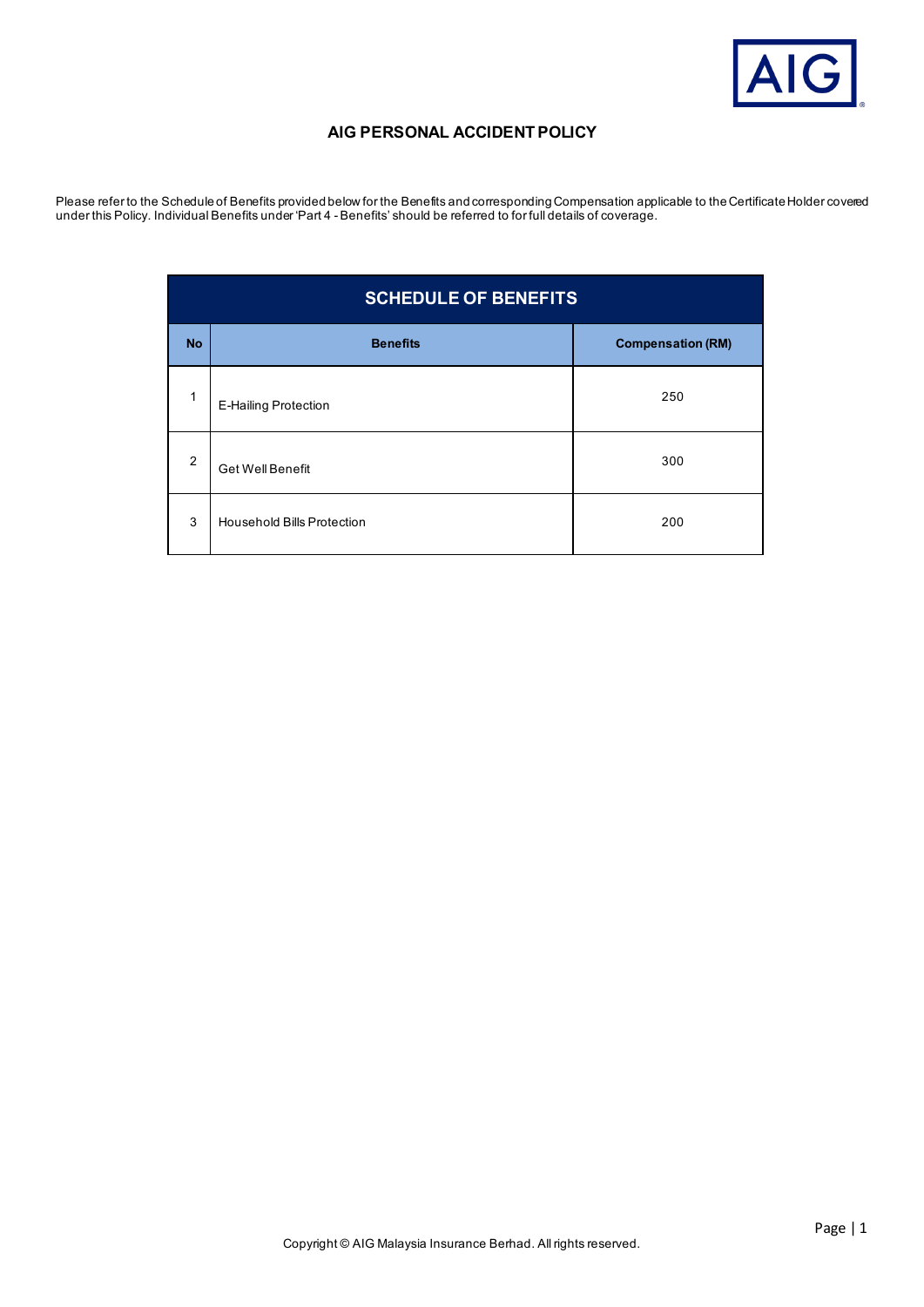

### **PART 1 - ABOUT THIS POLICY**

This Policy is issued to the Master Policy Holder for the benefit of the Certificate Holder upon the terms and conditions set out within. This Policy, together with the Certificate of Insurance and Schedule of Benefits shall be read together to form an entire contract between the Certificate Holder and the Company. The Company agrees to provide the Certificate Holder the insurance coverage as described in this Policy provided that the Certificate Holder pays the premium when due and the Company agrees to accept it subject to the terms and conditions of this Policy.

The Certificate Holder is advised to read this Policy carefully together with the Certificate of Insurance and Schedule of Benefits to ensure that the Certificate Holder understands the terms and conditions and that the coverage meets the Certificate Holder's requirements.

Please contact the Company if the Certificate Holder requires any further information after reading this Policy.

All terms and conditions of this Policy must be continuously satisfied by the Certificate Holder to be eligible for coverage under this Policy.

#### **ONGOING DUTY OF DISCLOSURE**

Pursuant to Schedule 9 of the Financial Services Act 2013, the Certificate Holder has a duty to take reasonable care not to make a misrepresentation when purchasing this Policy, to answer all questions fully, honestly, accurately and to the best of their knowledge and disclose any matter that they know to be relevant to the Company in accepting the risks and determining the rates and terms to be applied and any matter a reasonable person in the circumstances could be expected to know to be relevant. Failure to do so may void this Policy or result in refusal or reduction of claims, change of terms or termination of this Policy.

This duty of disclosure shall continue until the time this Policy is entered into, varied or renewed with the Company. The Certificate Holder also has a duty to tell the Company immediately if at any time after this Policy has been entered into, varied or renewed with the Company, any information given when the Policy was purchased is inaccurate or has changed. In this circumstance, the Company reserves the right to review the cover granted including withdrawing or amending cover previously approved.

## **PART 2 - ELIGIBILITY**

All requirement as specified in this Part 2 of this Policy must be continuously satisfied by the Certificate Holder to be eligible for coverage under this Policy.

### A. AGE

Entry age for an adult under this Policy is 18 to 65 years of age (inclusive).

## B. RESIDENCY

To be eligible for cover under this Policy, the Certificate Holder must be a:

- (i) Malaysian citizen;
- (ii) Malaysian permanent resident; or
- (iii) Holder of a valid employment pass (of which the place of employment must be in Malaysia during the Policy Period) or a dependent pass granted by the relevant Government authority.

## C. OCCUPATION

Occupations other than those listed under 'Part 5 – General Policy Exclusions', Item 1'.

### **PART 3 - GENERAL POLICY DEFINITIONS**

Certain words in this Policy have a specific meaning. They have this specific meaning wherever they appear in this Policy and are shown by using capital letters. Where appropriate, words mentioned in the plural shall also have their singular meaning and vice versa. The following definitions are applicable to this Policy as a whole.

The following definitions apply to all sections of this Policy where applicable:

- 1. **Accident or Accidental** means a sudden, fortuitous, violent, visible and specific event caused external to the body which occurs at an identifiable time and place during the Policy Period.
- 2. **Benefit** means the benefits listed in the Schedule of Benefits and which are subject to the terms and conditions as stated under this Policy.
- 3. **Certificate Holder** means the person who is named as the Certificate Holder in the Certificate of Insurance. Also, the Certificate Holder owns this Policy, is responsible for premium payments and has the right to exercise all privileges under this Policy.
- 4. **Certificate of Insurance** means the document showing details of the Policy Period and the particulars of the Certificate Holder.
- 5. **Chronic Condition** means a condition that is expected to persist for the remainder of the Certificate Holder's natural life.
- 6. **Claimant** means the Certificate Holder or their legal representative, as applicable, making a claim against this Policy.
- 7. **Company** means AIG Malaysia Insurance Berhad.
- 8. **Compensation** means the maximum amount payable for a Benefit as specified in the Schedule of Benefits.
- 9. **Day** means a completed period of 24 hours.
- 10. **Doctor** means a legally registered and qualified medical practitioner with a medical degree in western medicine and authorized by the medical licensing authority in Malaysia or in the country which treatment is being sought, to provide medical or surgical service within the scope of their license, specialized accreditation and training. The doctor cannot be the Certificate Holder, the Certificate Holder's business partner or agent, Certificate Holder's employer or employee or an Immediate Family Member.
- 11. **Hospital** means any institution lawfully operated for the care and treatment of sick or injured persons:
- a) with organized facilities for diagnosis and surgery (including operating theatres) in the same premises;
- b) with 24 hours daily nursing service by registered graduate nurses;<br>c) operated under the supervision of Doctor(s); and
- c) operated under the supervision of Doctor(s); and<br>d) which is not a clinic, a nursing home, rest home.
- which is not a clinic, a nursing home, rest home, convalescence, palliative care, hospice or rehabilitation centres, a place used for custodial care, a place for the treatment of alcoholics or drug addicts, institution to treat mental or behavioural disorders, sanatorium, any transitional care centre or home for the aged or similar establishment; even if located at the same place.
- 12. **Hospitalization/Hospitalized** means the admission of the Certificate Holder to a Hospital as an In-patient during the Policy Period.
- 13. **Immediate Family Member** means the Certificate Holder's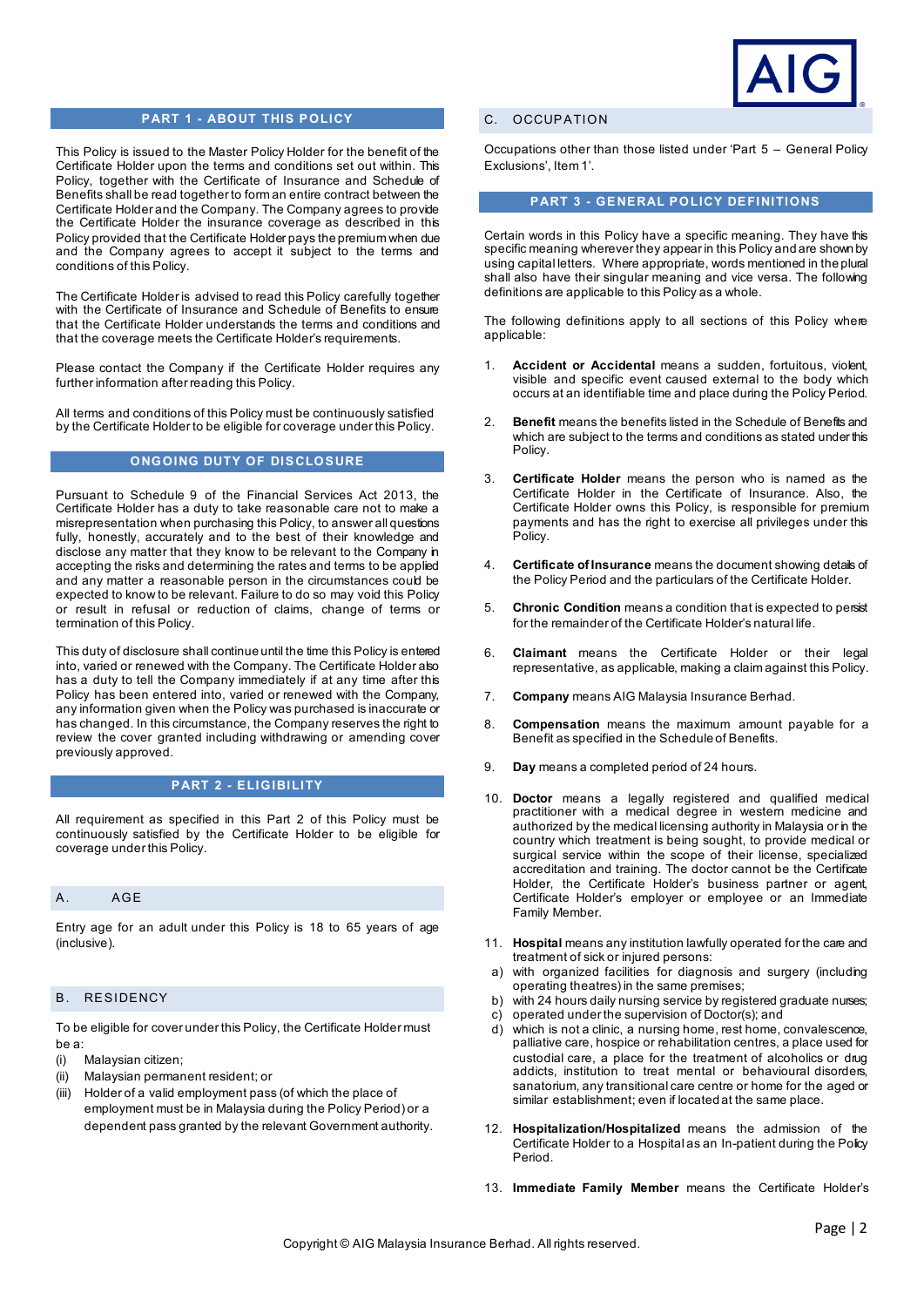

Spouse, parent, parent-in-law, grandparent, Child(ren), son-inlaw, daughter-in-law, brother or sister, step-parent, grandchild.

- 14. **Infectious Diseases** means health disorders or infections caused by pathogenic microorganisms, such as bacteria, viruses, fungi or parasites. Infectious diseases can be passed from person to person, can be transmitted by insects or other animals or by consuming contaminated food or water or while being exposed to organisms in the environment.
- 15. **In-patient** means the Certificate Holder is confined in a Hospital for a continuous period as a registered patient for medically necessary treatments for at least one Day and such confinement is certified as necessary by the attending Doctor.
- 16. **Injury** means a bodily injury which is sustained by the Certificate Holder during the Policy Period and is caused by an Accident solely and independently of any other causes including any Sickness (except sickness directly resulting from medical or surgical treatment rendered necessary by such Injury), preexisting or congenital condition. Injury includes:
	- a) Accidental drowning;
	- b) Accidental suffocation or inhalation of smoke, poisonous fumes or gases. This does not extend to include air pollution or atmospheric phenomenon including but not limited to haze, smog, and the like. General Exclusion 15 continues to apply.
	- c) Any Injury directly resulting from animal or insect bites. This excludes any claims in connection with any Infectious Diseases.
- 17. **Master Policy Holder** means the company named as master policy holder in the Master Policy Schedule.
- 18. **Master Policy Schedule** means the document issued together with this Policy detailing the particulars of the Master Policy Holder, period of this Policy and benefits under this Policy.
- 19. **Policy** refers to this insurance contract which consists of the policy wording, Certificate of Insurance, Schedule of Benefits and any other documents the Company may issue to the Certificate Holder that will form part of this Policy.
- 20. **Policy Effective Date** refers to the later of:
	- a) the date the Certificate Holder agrees to purchase this Policy;
	- b) the date as shown on the Certificate of Insurance;
	- $c$ ) the first date the Certificate Holder was covered under this Policy.
- 21. **Policy Period** means the period the Certificate Holder is covered under this Policy and shall commence on the Policy Effective Date of which such period will end after 3 consecutive months from the Policy Effective Date.
- 22. **Pre-Existing Condition** is any Injury, sickness or other conditions:
	- a) for which Certificate Holder has sought or received treatment, medication, advice or diagnosis before the Policy Effective Date;
	- which first manifested itself, worsened, became acute or presented signs or symptoms prior to the Policy Effective Date which would have caused a reasonable person to seek diagnosis, care or treatment; or
	- c) which is a Chronic Condition or cancer diagnosed before the Policy Effective Date.
- 23. **Premium Due Date** means the date on which Premium for this Policy is due to be paid by the Certificate Holder on or before the Policy Effective Date as shown in the Certificate of Insurance.
- 24. **Schedule of Benefits** means the table containing the applicable

Benefits and their corresponding Compensation.

- 25. **Sickness** means an illness, disease or other physical conditions characterized by a pathological deviation from the normal healthy state. For the avoidance of doubt, Sickness includes but is not limited to Infectious Disease, heatstroke, decompression sickness, hypothermia and mountain sickness.
- 26. **Spouse** means the husband or wife who is legally married to the Certificate Holder.
- 27. **War** shall mean war, whether declared or not, any war like activities including the use of military force by any sovereign nation to achieve economic, geographic, nationalistic, political, racial, religious or other ends.

## **PART 4 - BENEFITS**

## BENEFIT 1: E-HAILING PROTECTION

If the Certificate Holder sustains an Injury while traveling in, boarding or alighting from an E-hailing Vehicle as a fare paying passenger as assigned by an E-hailing Application, the Company will reimburse the Medical Expenses incurred to treat an Injury sustained by the Certificate Holder, up to the maximum Compensation payable for any one Accident as specified in the Schedule of Benefits, provided that the first medical treatment sought for such Injury is within 24 hours from the time of the Accident.

All Medical Expenses must be incurred within 30 days from the date of the Accident.

For the purpose of this Benefit, cover will commence when the Certificate Holder boards the E-hailing Vehicle at the beginning of the journey and will end when the Certificate Holder alights from the Ehailing Vehicle upon completion of the e-hailing journey.

#### SPECIFIC DEFINITIONS APPLICABLE TO '1. E-HAIL ING PROTECTION' BENEFIT

In addition to the definitions set out in the General Policy Definitions, the following specific definitions apply:

**E-hailing Application** means a registered and licensed mobile application provided in Malaysia, which facilitates the provision of ehailing transport services by a licensed and registered driver to a registered end-user of such mobile application.

**E-hailing Vehicle** means four-wheel motor vehicles with a minimum capacity of 4 passenger seats and a maximum capacity of 9 passenger seats, operating under a valid license for the transportation of e-hailing fare-paying passengers and is registered with an E-hailing Application.

**Medical Expenses** for the purpose of this Benefit means any actual, reasonable and necessary expenses incurred for Hospitalization, medical treatment or supplies, medical services, which are medicaly necessary to treat the Certificate Holder as prescribed by a Doctor and which do not exceed the usual level of charges for similar treatment for the same Injury, supplies or medical services in the locality where the expenses are incurred and does not include charges that would not have been made if no insurance existed. It includes treatment by a physiotherapist provided with referral by the attending Doctor but does not include costs incurred for treatments provided by alternative and traditional medical practitioners, traditional Chinese medicine practitioner or chiropractor.

SPECIFIC CONDITIONS APPLICABLE TO '1. E-HAIL ING PROTECTION' BENEFIT

In addition to the conditions set out in the General Policy Conditions,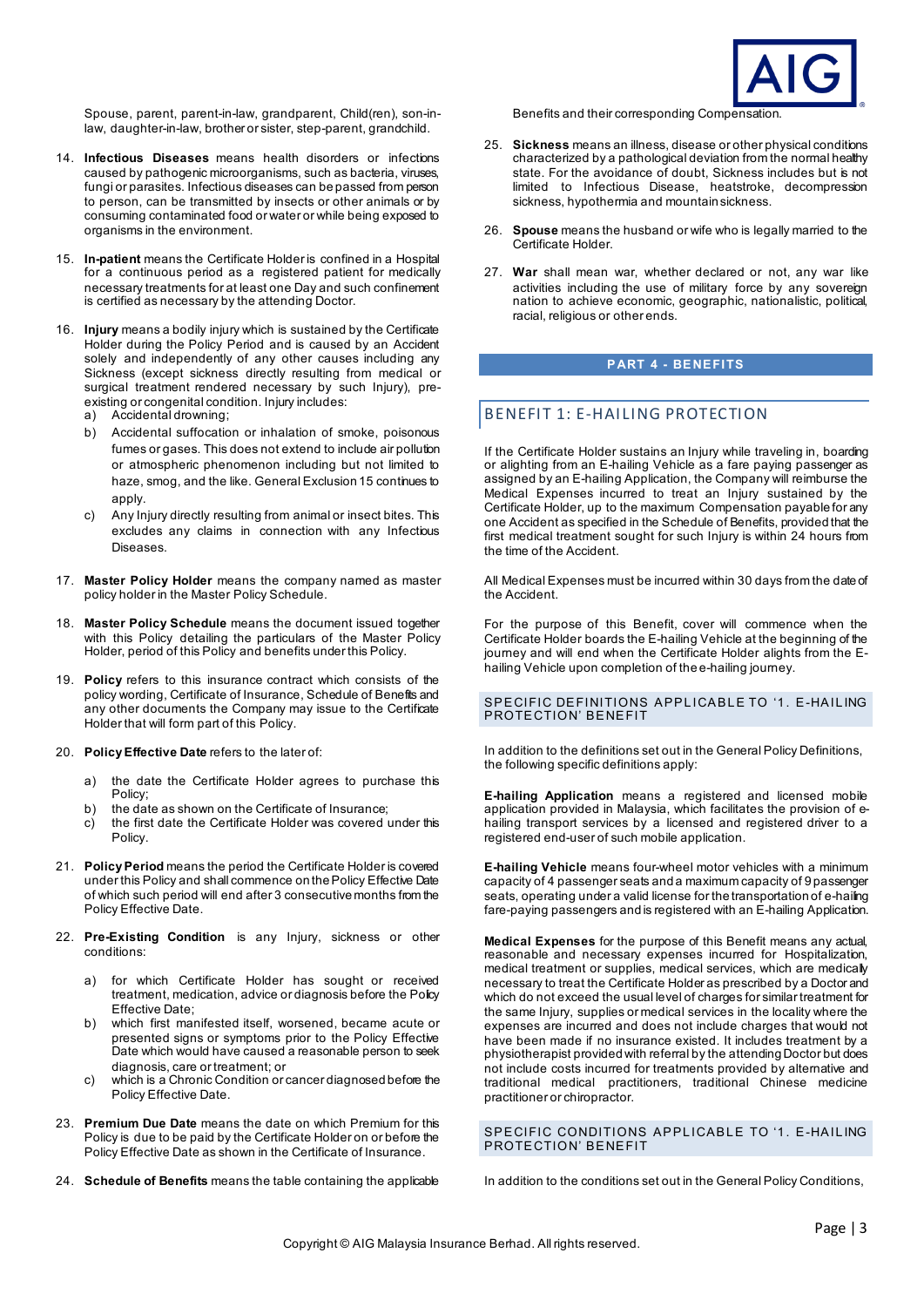

the following specific conditions apply:

- 1. This Benefit is only payable if the booking of such E-hailing Vehicle is made through an E-hailing Application and a proof of receipt must be submitted to the Company.
- 2. This Benefit is only payable if the first medical treatment sought for the Injury is within 24 hours from the date of the Accident.
- 3. The Benefit is payable only after Medical Expenses' supporting documents, including attending Doctor's reports and referral letters, are provided to the Company along with original Medical Expenses bills and receipts.
- 4. If the Certificate Holder is entitled to a refund of all or part of the Medical Expenses stated in this Benefit from any other source, the Company will only pay the amount incurred over and above the refunded amount up to the maximum Compensation as specified on the Schedule of Benefits.
- 5. Any Hospitalization accommodation for the Certificate Holder is restricted up to the cost of a single standard private room.

#### SPECIFIC EXCLUSIONS APPLICABLE TO '1. E-HAILING PROTECTION' BENEFIT

In addition to the exclusions set out in the General Policy Exclusions, this Policy will not pay any claim in connection with:

- 1. Any Injury sustained by the Certificate Holder unless sustained while traveling in, boarding or alighting from an E-hailing Vehicle.
- 2. Any Medical Expenses for treatments, medical services or supplies incurred more than 30 days from the date of the Accident even if the maximum Compensation for this Benefit has yet to be exhausted.
- 3. Any medical transportation services.
- 4. Any Medical Expenses involving:
	- (a) a routine health check;
	- (b) diagnosis, tests, examinations or x-rays where there is no objective indication of impairment of normal health;
	- (c) any treatment or investigation of a preventive nature, vaccinations, acupuncture or any treatment which is not medically necessary; or
	- (d) dental or oral care.
- 5. Any additional cost of single or private room accommodation at a Hospital for any person besides the Certificate Holder, charges in respect of special or private nursing, non-medical personal services such as radio, telephone and the like.

## BENEFIT 2: GET WELL BENEFIT

If the Certificate Holder is Hospitalized for a minimum period of 7 consecutive Days as a result of sustaining an Injury and upon discharge from the Hospital the Doctor prescribes post-hospitalization recuperation, the Company will pay Compensation as specified in the Schedule of Benefits.

SPECIFIC CONDITIONS APPLICABLE TO '2. GET WELL BENEFIT' BENEFIT

In addition to the conditions set out in the General Policy Conditions, the following specific conditions apply:

- 1. The Hospitalization must commence during a valid Policy Period.
- 2. For this Benefit to be payable, the Certificate Holder must be confined in a Hospital as an In-patient for a minimum period of 7 consecutive Days.
- 3. Hospitalization of the Certificate Holder shall be evidenced by the Certificate Holder's Hospital discharge summary or Hospital billing statement and medical report.
- 4. This Benefit is payable upon the Certificate Holder's discharge from the Hospital with a Doctor's report prescribing posthospitalization recuperation.
- 5. There will only be one payment for this Benefit regardless of successive Hospitalization periods for the same Injury.

## BENEFIT 3: HOUSEHOLD BILLS PROTECTION

If the Certificate Holder sustains an Injury that results in Hospitalization for a minimum period of 7 consecutive Days, the Company will pay Compensation as specified in the Schedule of Benefits for any one Accident to assist the Certificate Holder financially for household expenses.

#### SPECIFIC CONDITIONS APPLICABLE TO '3. HOUSEHOLD BILLS PROTECTION' BENEFIT

In addition to the conditions set out in the General Policy Conditions, the following specific conditions apply:

- 1. The Certificate Holder must be Hospitalized for a minimum period of 7 consecutive Days.
- 2. This Benefit is only paid once per Policy Period.

#### **PART 5 - GENERAL POLICY EXCLUSIONS**

The following exclusions apply to all parts of this Policy. Where there is conflict between specific exclusions under the Benefit sections and General Policy Exclusions, the specific exclusion will prevail.

The Company shall not pay under this Policy any claim in connection with:

- 1. Persons engaged in occupations with high risk or exposure to hazardous conditions. This would include but is not limited to the following occupations:
	- Military personnel including the armed forces, naval or air force service or operations;
	- b) Police, security personnel including any peace keeping forces;
	- c) Fire service;
	- d) Professional sports person when a Certificate Holder could or would earn income or remuneration from engaging in such sport.
	- e) Pilots or crew of any air or water vessel;
	- f) Off-shore work or activities including oil rig work;
	- g) Loggers and sawmill workers or workers using woodworking machinery;
	- h) Workers handling boilers, pressure vessels or crane operators;
	- i) Workers engaged in construction of dams, bridges, tunnels or underground work;
	- j) Miners and quarry workers;
	- Work that involves heavy machinery, explosives or hazardous materials or chemicals;
	- l) Fisherman, stevedores, stuntman, circus performers, jockey and racing drivers;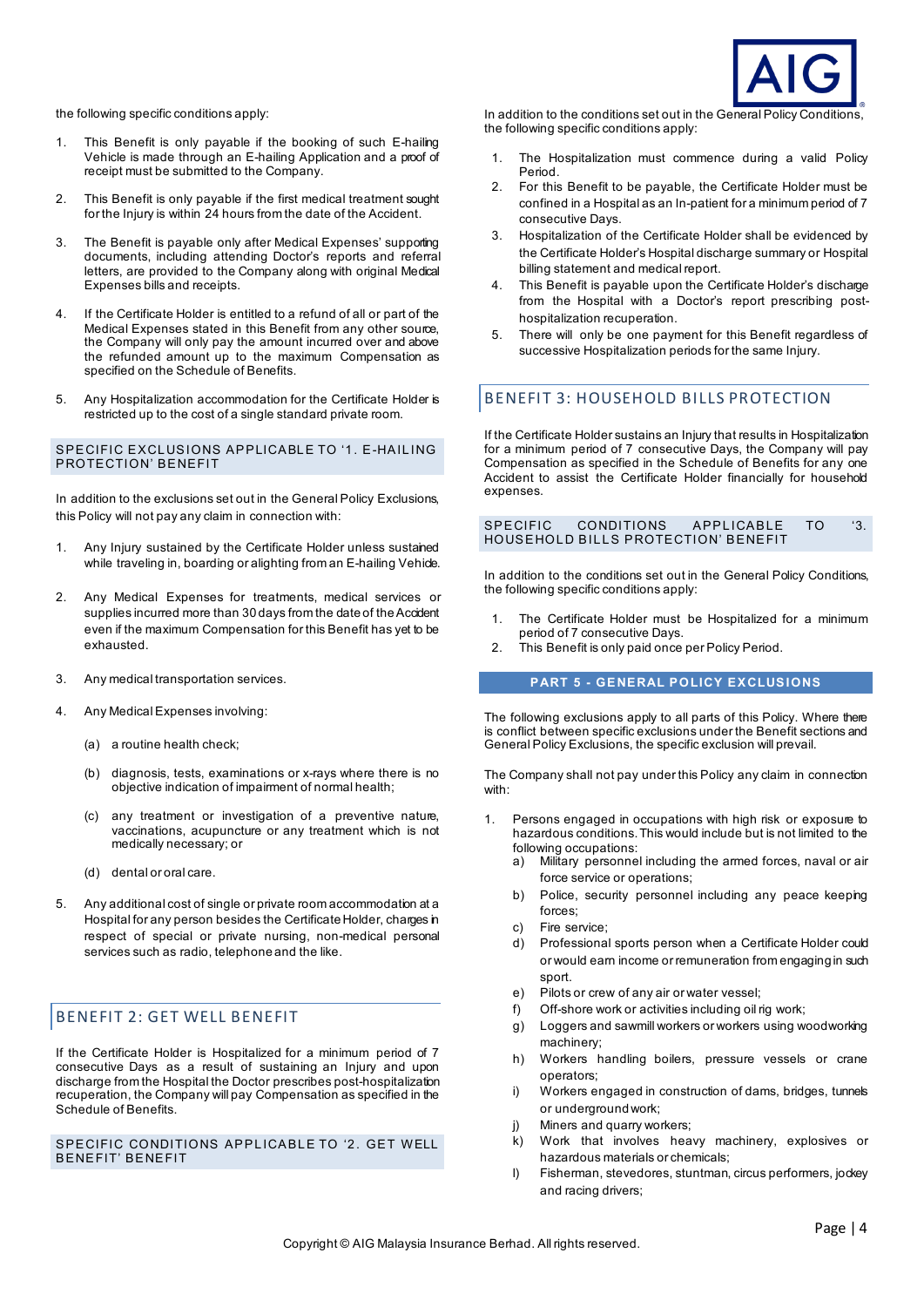

- m) Window cleaners and steeplejacks;
- n) Construction workers involved in heavy machinery;
- o) Any manual works at heights exceeding 24 feet; or
- p) Other occupations like those characterized above and which place Certificate Holder at risk of injury necessitating specialist equipment (e.g. harness) or protective gear to keep them safe.
- 2. The Certificate Holder's:
	- (a) Pre-Existing Condition or any complication arising from it;
	- (b) failure to follow medical advice given by a Doctor;
	- (c) pregnancy, miscarriage, abortion, childbirth, sterilization, contraception as well as treatment for infertility or birth control treatments or any complications;
	- (d) congenital anomalies and conditions arising out of or resulting therefrom or physical impairment;
	- (e) mental, psychiatric or nervous disorder (including any neuroses and their physiological or psychosomatic manifestations), sleep disturbance disorder, anxiety, stress or depression.
- 3. Any sexually transmitted diseases, 'Acquired Immunodeficiency Syndrome' (AIDS), AIDS-related complex or, any infection by 'Human Immunodeficiency Virus' (HIV) or any type of venereal disease.
- 4. Any Sickness.
- 5. Any Injury arising directly or indirectly due to osteoporosis.
- 6. Any expenses incurred for:
	- a) any routine health checks;
	- b) any diagnosis, tests, examinations or x-rays where there is no objective indication of impairment of normal health; or
	- c) any treatment or investigation of a preventive nature, vaccinations, acupuncture or any treatment which is not medically necessary.
- 7. The Certificate Holder's suicide or attempted suicide or intentional self-inflicted injury whether sane or insane or from deliberate or reckless exposure to danger.
- 8. The Certificate Holder committing or attempting to commit any criminal or illegal act (including traffic offences).
- 9. Any act of War, invasion, act of foreign enemies, hostilities or warlike operations (whether war be declared or not), civil war, mutiny, rebellion, revolution, insurrection, usurpation of power, strike, riot or civil commotion.
- 10. The Certificate Holder engaging, practicing, training or participating in:
	- (a) underwater activities which ordinarily require the use of artificial breathing apparatus. This exclusion does not apply to recreational scuba diving whereby:
		- (i) the Certificate Holder dives no deeper than 30 meters under the supervision of a qualified diving instructor; or
		- (ii) the Certificate Holder holds a PADI certification (or equivalent qualification) and dives with a buddy who holds a PADI certification (or equivalent qualification).
	- (b) racing other than on foot, stunts, reliability trials and speed or duration testing. Training or practicing in relation to these activities is also not covered;
	- (c) any aerial activity including but not limited to parachuting, BASE jumping, sky diving or travel in any other air supported

device, except as a fare paying passenger in a commercial aircraft licensed to carry passengers; or

- (d) any extreme sports or activity that presents a high level of inherent danger (i.e. involving exceptional speed and height, high level of expertise, exceptional physical exertion or highly specialized gear) or of personal risk. This shall include but not be limited to:
	- (i) any mountaineering; involving climbing harnesses, belay or rappel devices ropes and guides; or
	- (ii) any activity or trekking above 3,000 meters;
	- (iii) big wave surfing;
	- (iv) winter activities like luging, bobsleighing, ski or snow board jumping or stunts;
	- (v) bicycle, motor, air or sea craft speed trials or stunts;
	- canoeing/kayaking and white and black water rafting in grade 4 or higher rapids;
	- (vii) cliff jumping, horse jumping, horse polo or any aerobatics;
	- (viii) hunting trips, caving or pot holing.

It does not mean usual tourist activities that are accessible to the general public without restriction (other than height or general health or fitness warnings) and conducted under the supervision of qualified licensed personnel of a registered tour operator.

- 11. Any deliberate provocation of the Certificate Holder against another person that results in an Injury.
- 12. The Certificate Holder being under the influence of alcohol or drugs, unless the drug was prescribed or administered by a Doctor and taken in accordance with the directions of a Doctor.
- 13. Cosmetic, plastic surgery or elective surgery or treatment.
- 14. Any Injury sustained whilst the Certificate Holder is riding on a motorcycle without a safety helmet either as a rider or pillion-rider.
- 15. Nuclear, biological or chemical incidents outlined below:
	- (a) Any Nuclear explosion including all effects thereof or radioactive contamination caused by ionizing radiation or contamination by radioactivity from any nuclear fuel or from any nuclear waste caused by the combustion and/or ongoing combustion of nuclear fuel;
	- (b) The radioactive, toxic, explosive or other hazardous properties of any nuclear equipment or component thereof; or
	- (c) a terrorist, criminal or other malicious entity's dispersal or application of pathogenic or poisonous biological or chemical materials or the release of pathogenic or poisonous biological or chemical materials.

## **PART 6 - GENERAL POLICY CONDITIONS**

#### 1 . **Condition Precedent to Liability**

The Certificate Holder must follow the terms, provisions and conditions of this Policy in order to qualify for any payment under this Policy. The Certificate Holder's failure to do so will invalidate all claims made under this Policy.

#### 2. **Cover Selection**

This Policy provides the Certificate Holder with cover for Benefits as set out in this Policy.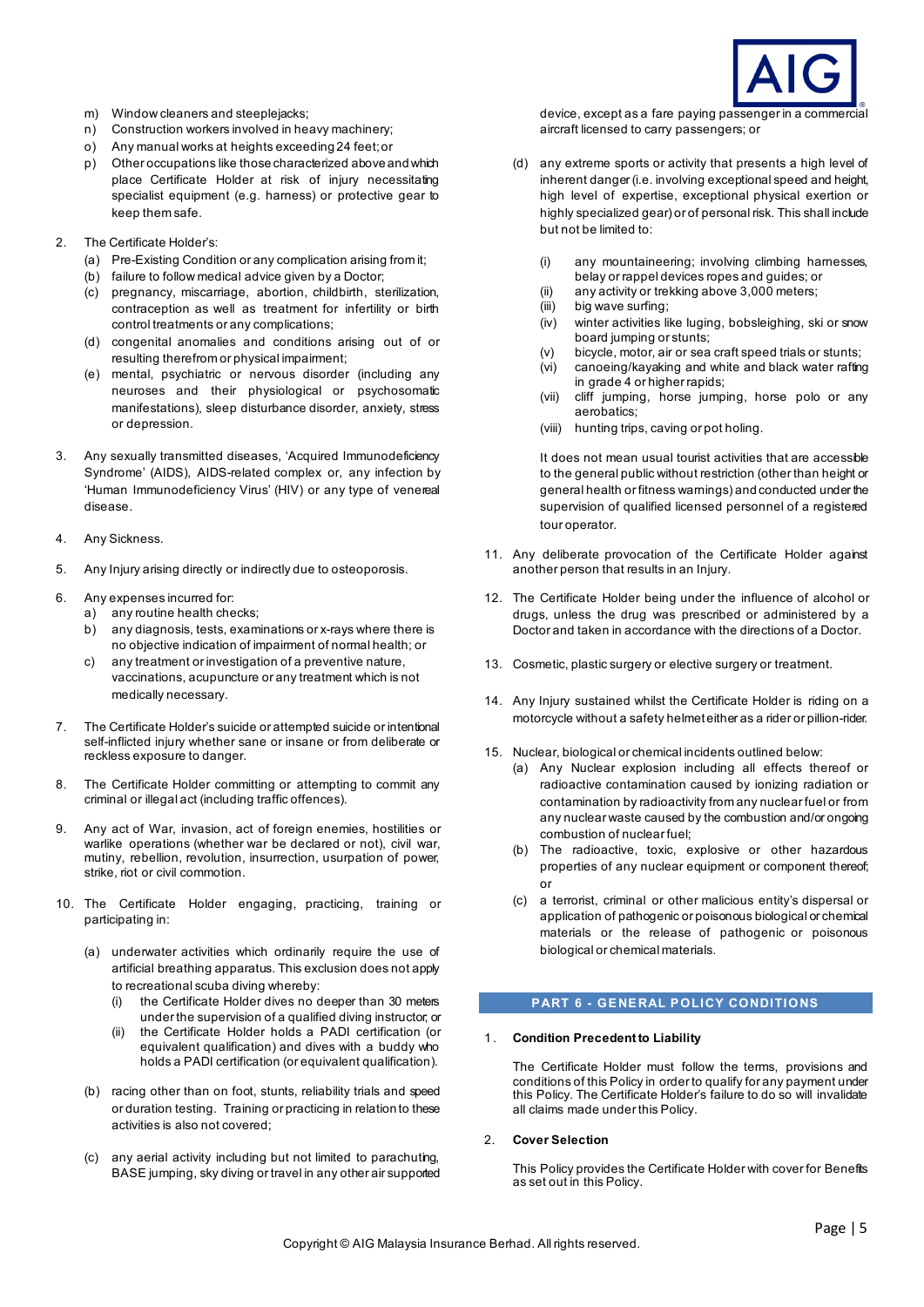

## 3. **Reasonable Care**

The Certificate Holder must take all reasonable steps to prevent and mitigate any accident or loss.

### 4. **Governing Law Jurisdiction**

This Policy and all rights, obligations and liabilities arising under this Policy shall be construed, determined and enforced in accordance with the laws of Malaysia and the Malaysian courts shall have exclusive jurisdiction over this policy.

## 5 . **Dispute Resolution**

Any dispute or difference which may arise between the Certificate Holder and the Company shall be referred to Asian International Arbitration Center. All arbitration proceedings must take place, within 12 months from the date of disclaimer, failing which the Company would have no obligation over the claim.

#### 6. **Geographical Limits & Territorial Limits**

This Policy covers the Certificate Holder in Malaysia for 24 hours and 7 days a week, unless otherwise stated or endorsed under this Policy.

## 7. **Service Tax**

The amount of premium payable by the Certificate Holder for this Policy includes an amount on account of the service tax payable by the Certificate Holder. Service tax refers to any service tax, value added tax, goods and services tax, consumption tax, or tax, duty, charge or imposition of a similar nature whatsoever by whatever name known, which may from time to time be imposed or charged (including any increase or decrease to the rate) by any competent tax authority.

## 8. **Duplication of Cover**

Only one individual policy providing the same or similar benefits underwritten by the Company is allowed. If more than one policy is held, the Company will consider the Certificate Holder to be insured under the Policy with the highest compensation or, where the compensation under each policy is identical, under the policy that was first issued.

#### 9. **Offset Clause**

If the Certificate Holder is entitled to receive a reimbursement of all or part of claimed expenses from any other source for any of the Benefits in this Policy, the Company will only be liable for the excess of the amount recoverable from such other source or insurance, up to the maximum Compensation specified in the Schedule of Benefits. This condition is only applicable to Benefits whereby payment is on a reimbursement basis.

## 10. **Limitation of Time for Bringing Suit**

No action at law or in equity shall be brought to recover on the Policy prior to the expiration of 90 days from the date the Company receives complete documents on the claim filed in accordance with the requirements of this Policy.

#### 11. **Waiver of the Certificate Holder's Rights**

If the Company rejects liability for any claim made under this Policy and it is not referred to any dispute resolution/arbitration or settlement within 12 calendar months from the date of the Company's rejection, it shall be deemed that the Certificate

Holder has accepted the Company's rejection of their claim and they have waived all their rights with respect to such a claim.

#### 12. **Premium**

This condition applies as each and every premium payment becomes due and cannot be disregarded by the Certificate Holder because the Company has previously accepted a premium payment for their insurance cover.

## a) Premium Payable

The premium for this Policy will be paid to the Company by the Certificate Holder on the Premium Due Date. The premium payable is as specified by the Company and agreed to by the Certificate Holder during the application process.

b) Failure of premium payment

The Company will cancel this Policy if the Certificate Holder fails to make the premium payment in the time and manner required by the Company. The Company will provide cover under this Policy for the period for which premium had been received and this Policy shall terminate upon the expiry of such period. No Benefits will be payable for any claim that occurs during a period for which premium was not received.

- c) Changes to Premium Payable
	- The Company may vary premium payments for the Policy due to underwriting reasons. In such instance the Company will notify the Certificate Holder of such premium variation in writing at least 30 Days before the change is to take place and to also update the Certificate Holder of the new premium amount payable to maintain the Policy.
	- ii) If the changes to the premium made by the Company are acceptable, the Certificate Holder may choose to continue with the Policy at the new premium amount applicable.
	- iii) A shorter notice period and effective date may apply if a premium variation is required due to tax or other imposts levied by any Government, regulatory or any other sanctioned authority in connection with this Policy.
	- iv ) The Policy is automatically cancelled if premium is not paid by the Certificate Holder on the Premium Due Date.

#### 13. **Misstatement of Age**

If at the correct age the Certificate Holder would not have been eligible for cover under this Policy, no Benefit shall be payable, and the Company's liability shall be limited to the refund of the premium paid without interest.

If at the time of claim, it is noted that the Certificate Holder has misstated their age and due to which a lower Compensation is applicable, the Company will determine at its sole discretion to either continue to cover the Certificate Holder on the applicable terms and conditions or terminate this Policy.

#### 14. **Misrepresentation or Fraud**

Any fraud, deliberate dishonesty or deliberate hiding of any information connected with the application for this Policy, for ongoing/subsequent disclosures or in connection with a claim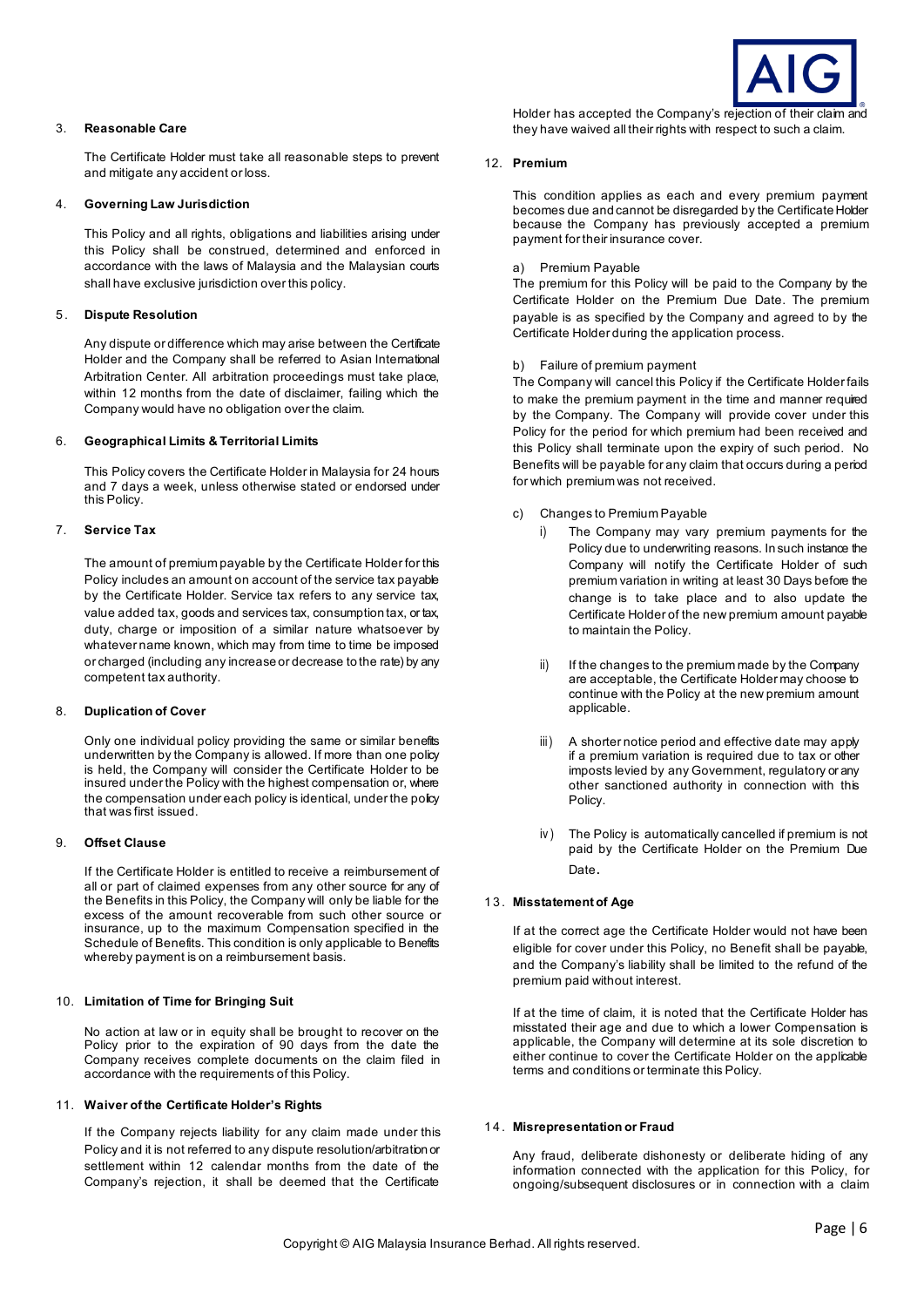made, will make this Policy invalid. In this event, the Company will not refund any premiums paid and the Company will not consider making payments for any claims submitted to the Company. The Company will report the matter to the Police if deemed necessary. The Company also reserves the right to recover any amount paid to the Certificate Holder in respect to any fraudulent claims submitted.

### 15. **Policy Changes**

#### **Changes of the terms or conditions by the Company**

The Company reserves the right to change the terms or conditions of this Policy by giving the Certificate Holder:

- (a) 30 Days' written notice of such change if it is due to underwriting reasons,
- (b) 7 Days' written notice of such change if due to an infectious disease outbreak, or
- (c) Immediate written notice of such change if it is due to any Government or statutory declaration which impacts this Policy.

## **Important note**:

- 1. No alteration to this Policy shall be valid unless approved in writing by the Company's authorized representative and reflected in an Endorsement.
- 2. No agent or advisor has the authority to amend or waive any of the terms and conditions of this Policy.

#### 16. **Personal Data Use**

The Certificate Holder is deemed to have read, understood, and consented to the collection and subsequent processing of their personal information by the Company (whether obtained during the application process or administration of this Policy) in accordance with, the Company's Privacy Notice as from time to time published on the website at [https://www.aig.my/privacy](https://www.aig.my/privacy-notice)[notice.](https://www.aig.my/privacy-notice) If the Certificate Holder submits information relating to other individuals, the Certificate Holder further represents and warrants that they have the authority to provide information relating to the other individuals to the Company, that the Certificate Holder has informed the other individuals about the purposes for which his/her personal information is collected, used and disclosed as well as the parties to whom such personal information may be disclosed by the Company, and that the other individuals agree and consent that the Company may collect, use and process his/her personal information in accordance with the Privacy Notice. The Certificate Holder reserves the right to obtain access, request correction or withdraw their consent to the use of any of their personal information held by AIG Malaysia. Such request can be made by writing to the Company at:

AIG Malaysia Insurance Berhad Attn: Customer Care Executive Level 18, Menara Worldwide, 198 Jalan Bukit Bintang, 55100 Kuala Lumpur.

Email: AIGMYCare@aig.com Phone: 1800-88-8811 Fax: 603-21180288

## 17. **Currency**

(i) **Premium:** All premiums must be paid in Malaysian Ringgit.



(ii) **Claims:** All payments will be made in Malaysian Ringgit. Settlement in foreign currencies will only be made if the Certificate Holder is not in Malaysia at the time of payment. The rate of exchange will be based on the prevailing exchange rate on the date of claim settlement as determined by Bank Negara Malaysia. The Certificate Holder will bear all the administration and costs of conversion.

## 18. **Contract Rights of 3rd Parties**

A person or any entity who is not a party to this Policy shall have no right to enforce any terms or conditions of this Policy.

### 19. **Beneficiary Designation**

Compensation for all benefits will be paid to the Certificate Holder. The process of claim including settlement will be handled directly between the Company and the Certificate Holder whose sole discharge will constitute full and final discharge of the claim lodged.

## 20. **Rights of Assignment**

The Certificate Holder cannot assign or transfer the rights under this Policy to another person or entity.

#### 21. **Sanction**

The Company shall not be deemed to provide cover and shall not be liable to pay any claim or provide any Benefit hereunder to the extent that the provision of such cover, payment of such claim or provision of such benefit would expose the Company, the Company's parent company or its ultimate controlling entity to any sanction, prohibition or restriction under United Nations resolutions or the trade or economic sanctions, laws or regulations of the European Union or the United States of America.

#### 22. **Effective Date of this Policy**

This Policy takes effect on the Policy Effective Date which shall begin at 11:59 p.m. local Malaysia standard time and end at 11:59 p.m. local Malaysia standard time on the last day of the Policy Period.

#### 23. **Financial Services Act 2013**

The Policy is issued in Malaysia and is subject to the Financial Services Act 2013 and all rules, regulations, subsidiary legislation and government orders enacted thereunder.

#### **PART 7 - CANCELLATION**

- 1. The Company can cancel this Policy:
- a) immediately if the Certificate Holder fails to make the premium payment by the Premium Due Date. No Benefits will be payable for any claim that occurs during a period for which premium was not received.
- b) by giving 7 Days' prior written notice to the Certificate Holder in the event of War in Malaysia.
- 2. This Policy is non-cancellable by the Certificate Holder as payment of the premium is made through redemption of Bonuslink Points.

Unless otherwise advised by the Company and the Certificate Holder agrees, upon cancellation under 1 (a) and (b) the Company will continue to provide cover under this Policy for the remaining period for which premium had been received and this Policy shall terminate upon the expiry of such period.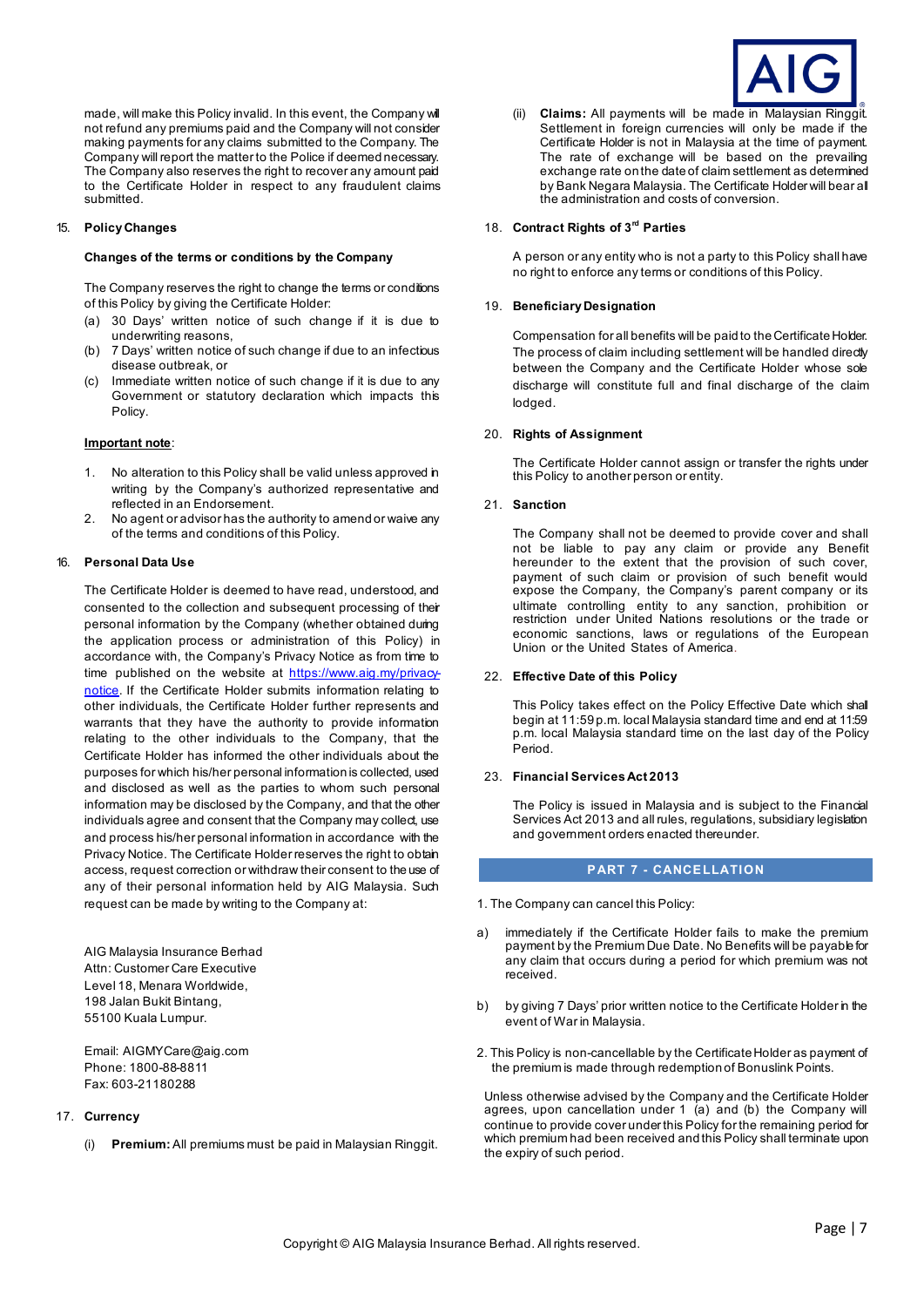

## **PART 8 - AUTOMATIC TERMINATION OF POLICY**

All cover under this Policy will automatically terminate for the Certificate Holder on the date:

- a) this Policy is cancelled for reasons stated under Part 7 Cancellation;
- b) the Master Policyholder requests that the Certificate Holder be removed from this Policy;
- c) of the Certificate Holder's death, from any cause;
- d) the Certificate Holder ceases to satisfy any of the eligibility requirements as stated under Part 2 - Eligibility;
- e) any fraud or misrepresentation to the Company discovered as mentioned under Part 6 – General Policy Conditions, Condition 14: Misrepresentation or Fraud.

#### **PART 9 - CLAIMS PROCEDURES**

#### 1. **Steps to Make a Claim**

**Step 1**: The Certificate Holder must notify the Company immediately after the event which could give rise to a claim under 'Claim Notification'.

- (i) Call the Company at 1800 88 8811; or
- (ii) Complete the [Personal Accident & Health Claims Form](https://www.aig.my/content/dam/aig/apac/malaysia/documents/Forms/personal-accident-medical-and-critical-illness-claim-form.pdf) and email it to [MYPAClaims@aig.com.](mailto:MYPAClaims@aig.com)

**Step 2**: The Certificate Holder must prepare the relevant basic supporting documents according to the nature of claim as specified in the link below:

[https://www.aig.my/claims/personal-claims/personal-accident](https://www.aig.my/claims/personal-claims/personal-accident-claims)[claims](https://www.aig.my/claims/personal-claims/personal-accident-claims)

**Step 3**: The Certificate Holder must submit the claims evidence to the Company within 90 days after the event which could give rise to a claim under 'Claims Evidence/ Information' to:

AIG Malaysia Insurance Berhad (795492-W) Claims Department, Level 16. Menara Worldwide,198 Jalan Bukit Bintang, 55100, Kuala Lumpur, Malaysia Email[: MYPAClaims@aig.com](mailto:MYPAClaims@aig.com)

The Company may request for additional documents depending on nature and circumstances of the claim in which case the Company will contact the Claimant.

#### 2. **Compliance**

The Company shall not be liable for any consequences arising by reason of the Certificate Holder's failure to obtain or follow a Doctor's advice and use such appliances or remedies as may be prescribed in the event of an Injury when claiming Compensation.

#### 3. **Claim Notification**

- a) The Company must be notified as soon as it is reasonably practical and in any event within 30 days after the date of the Accident which leads to a claim.
- b) Failure to comply with a) above may result in the Company's rejection of all or part of the claim. Reasons include, but are not limited to, if it is made so long after the event that the Company is unable to investigate it fully, or may result in the Certificate Holder not receiving the full amount claimed if the amount payable changes as a result of the delay.

## 4. **Burden of Proof**

lf the Company alleges that by reason of any of the exclusions listed, an event is not covered by this Policy, the burden of proving the contrary shall be on the Claimant.

#### 5. **Claims Evidence / Information**

- The Company must be provided with all reasonable and necessary evidence required by the Company to support a claim within 90 Days after the date of Accident which leads to a claim. Information provided to the Company to support a claim includes but is not limited to original reports, invoices and receipts, medical certificates and other documents (such as translation of a foreign-language document into the English language), confirmed by oath if necessary. If the information supplied is insufficient, the Company will confirm the additional information required.
- b) If the Company does not receive the information it requires within the time period advised, the Company may reject the claim or withhold payment until the information it requires has been received.
- c) Where medical certificates or reports are required, the Company will only accept original medical certificates or reports issued by a Doctor. For the avoidance of doubt, medical certificates or reports issued by other practitioners, including but not limited to Chinese physician, will not be accepted.
- d) The Company may refuse to refund any expense for which the Claimant cannot provide original receipts or invoices.
- e) The Company may require the Certificate Holder to undergo a medical examination by a Doctor appointed by the Company before the initial or additional Compensation can be paid.
- f) The Company may at their expense arrange an autopsy unless this is illegal in the country in which the autopsy is to be performed.

#### 6. **Settlement of Claim**

- Compensation will be paid in accordance to the Policy terms and conditions. It can only be made once the Company has received the information it requires to investigate and verify the claim (including information supplied) and it is satisfied that the claim falls within the Policy. Compensation will generally be paid immediately unless the claim is for any periodic payment which will be paid according to the terms set out in the Policy.
- b) The Compensation for each Benefit is payable as specified on the Schedule of Benefits. Any Compensation that the Company makes under this Policy will not exceed the limit specified in the Schedule of Benefits for the claim event. Compensation under each Benefit is included only for the events specified in the Schedule of Benefits.
- c) Unless otherwise specified in this Policy, payments or reimbursements will be made at the Company's sole discretion to the Claimant or directly to a service provider.
- d) In the course of the Company's claims process, the Claimant is to render full cooperation to the Company and to its appointed service providers, vendors and experts, including providing face to face interviews, if and when required.

#### 7. **Subrogation**

In the event that a third party is held liable for all or part of any claim paid under this Policy, the Company may exercise its legal right to pursue the third party to recover its outlay. The Claimant